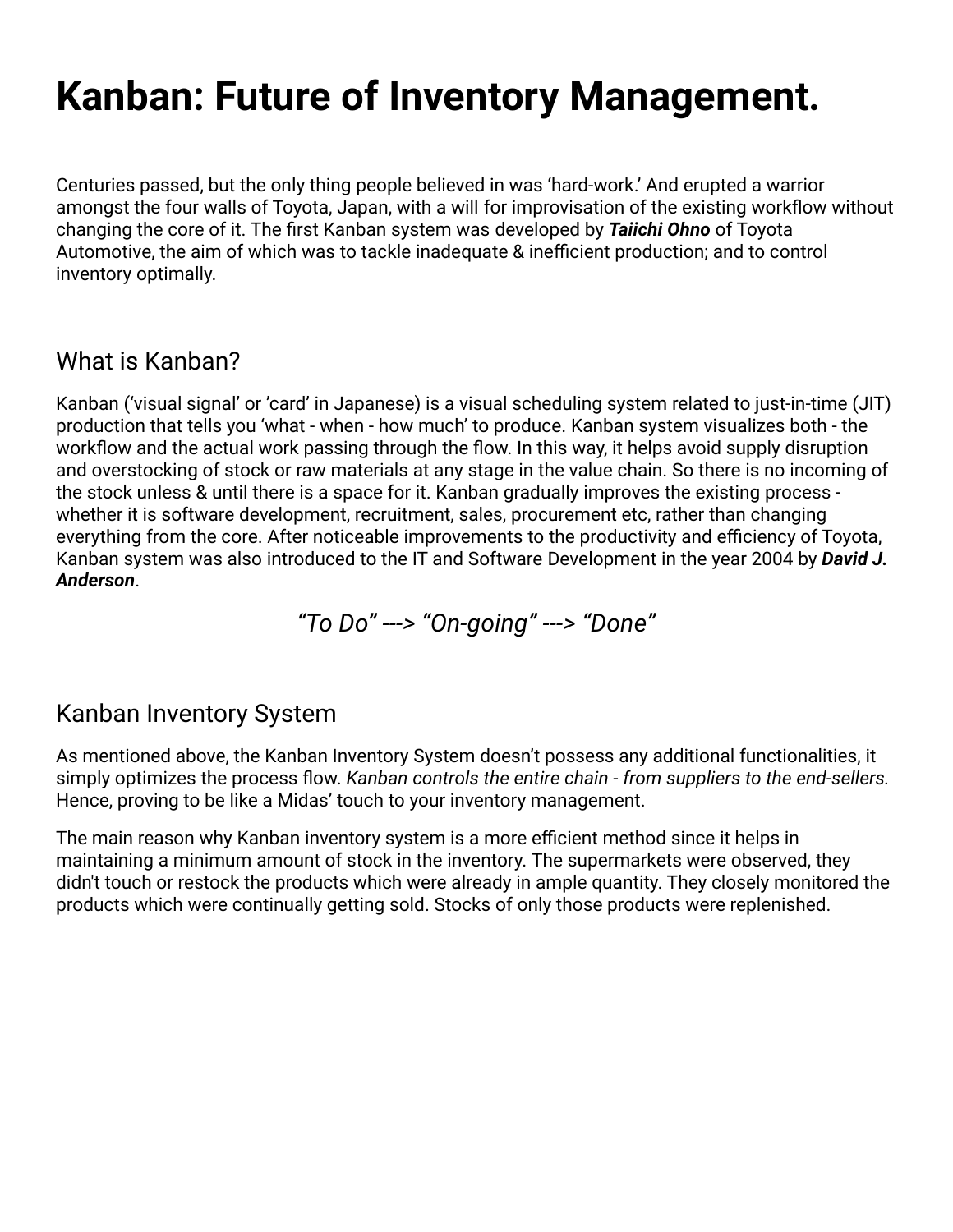

*Sample screenshot for Order Management from Orderhive 2.0*

# Foundation Principles of Kanban Inventory System

#### Always initiate with whatever you are doing!

Kanban system must be applied to an existing inventory system. There are chances that you might not get the hang of it at once, but a gradual acquaintance is guaranteed. Make sure that the inventory management approach remains unchanged, as this decreases the efficiency rather than optimizing the workflow.

Eye a small, incremental change. Outcomes would need patience.

It's always better to grab an evolutionary change rather opting for something revolutionary. Unlike other methods, Kanban inventory system doesn't impose any sort of organizational or functional changes to your existing inventory system. This gradually happens. You shall neither pressurize your team for sudden changes nor expect sudden outcomes.

## Benefits of using a Kanban Inventory System

#### Reduced Inventory Costs

There are possibilities when you do not have much of inventory to store, and there is a lot of unused space; that additional space can be occupied by workstations. This way you can save money as the profit gained out of your business is not invested in purchasing any extra stock.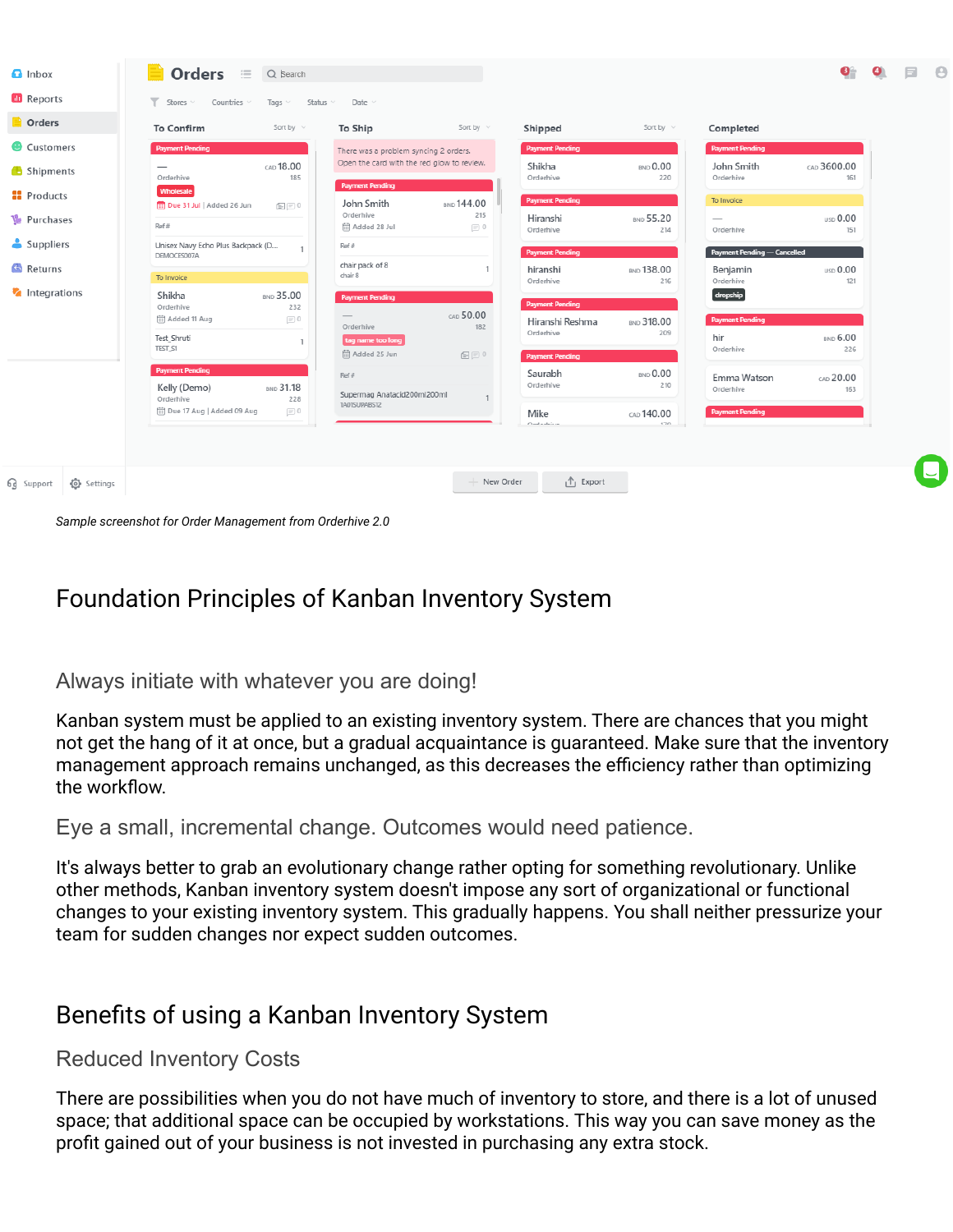### Customer Demand is an Alarm

You will easily be able to identify the restocking threshold as per the customer demand for a specific product. As per Kanban, there is no need to replenish the stock unless there is an empty slot for the incoming volume. If you can pinpoint a particular product off amazingly, only then can there be a plan for another stock for the same.

## Streamlined Order Fulfilment

The kanban acts as a watch-tower over the entire order-flow process, from the point of receiving an order from different channels to confirming the order to shipping and completing the order fulfillment, One can set orders on priority as per the demand or any concurrent conditions and fulfill them accordingly in a streamlined manner.

#### Access to Progress Reports

A Kanban system is based on the idea of continuously keeping track of entire. The same idea when applied to your efficient *inventory management system* enables you to get an accurate record of the sales and inventory. This helps the management to plan, organize and improvise the business workflow.

#### Avoids Over-stocking

There are cases when companies wrongly estimate demand of a specific product, only to end up stocking it unnecessarily for months. Overstocking then compels them to either dispose that stock or sell it off at discounted rates. In such cases, it eventually becomes hard to keep the right track of stock. Kanban helps to avoid this at the earlier stage itself.

# Obstacles to consider while implementing Kanban Inventory System

Well, there are tons of benefits of implementing a Kanban system in your business; will save you money and increase the efficiency. But, before you move ahead with introducing the Kanban inventory system to your business family, there are a few things that you need to keep in mind. You will have to carefully monitor your inventory, as to what and how much should be ordered while you restock.

#### *Though Kanban is efficient, keep in mind that it will surely make your process go slow for some time. So, marginal ups and downs can be expected initially. The moment things are streamlined, it will start showing results.*

Once the implementation is done, try to figure out how many items will go into a single bin and how much time will it take for them to be in that bin. If you wish to restock items in a bin in 10 days, you